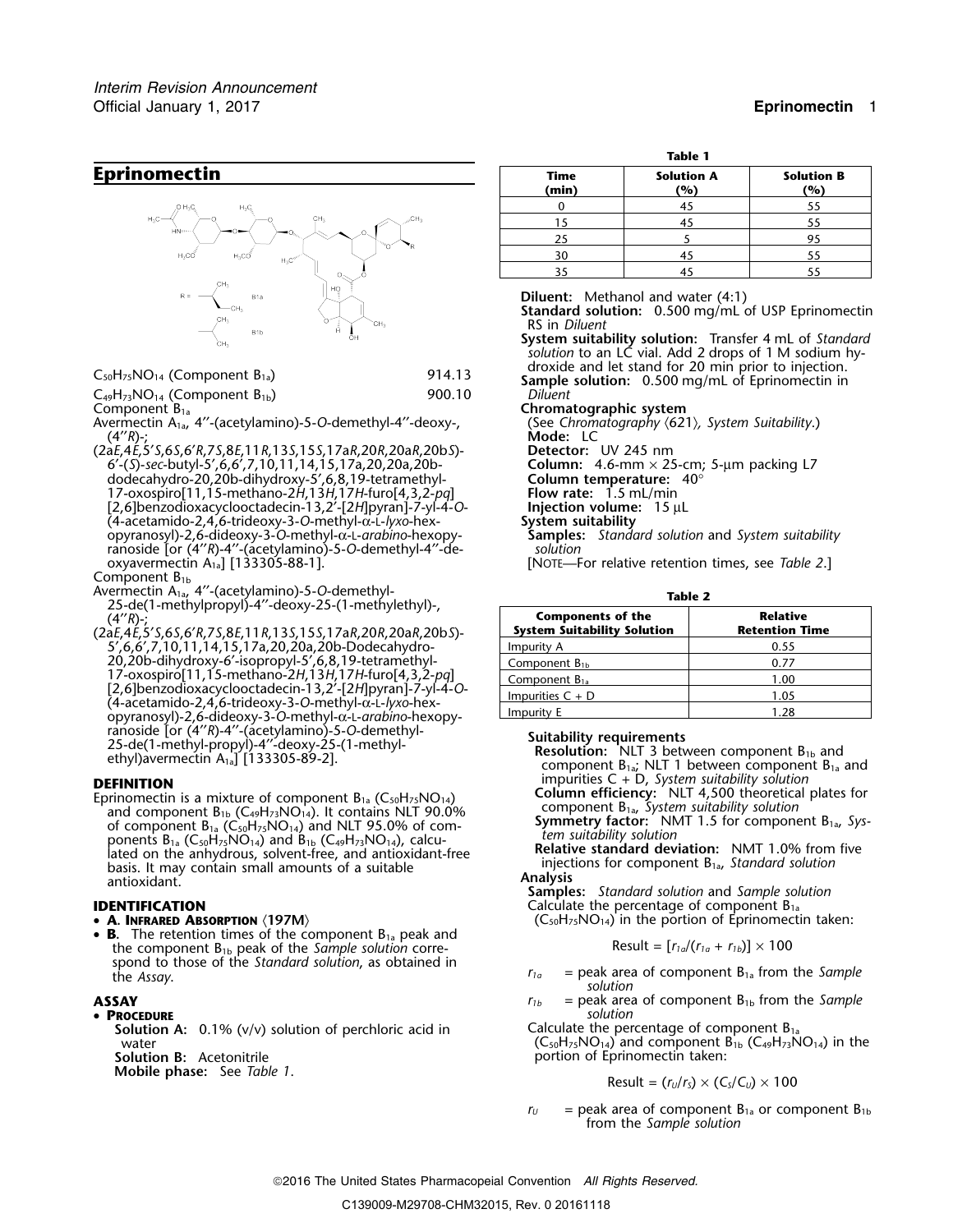- $r_s$  = peak area of component  $B_{1a}$  or component  $B_{1b}$  **Carrier gas:** Helium from the *Standard solution* **Flow rate:** 20 mL/min from the *Standard solution*
- 
- $C_5$  = concentration of component  $B_{1a}$  or **Injection volume:** 1  $\mu$ L component  $B_{1b}$  in the *Standard solution* **System suitability** component B<sub>1b</sub> in the *Standard solution* (mg/mL)

 $C_U$  = concentration of the *Sample solution* (mg/mL) [NOTE—The relative retention times for methanol, ace-<br> **Conceptance criteria:** NLT 90.0% of component  $B_{1a}$  fonitrile, isopropyl acetate, and heptane are 1, 2.1, **Acceptance criteria:** NLT 90.0% of component B1a tonitrile, isopropyl acetate, and heptane are 1, 2.1, and NLT 95.0% of components B<sub>1a</sub> and B<sub>1b</sub>, on the 7.6, and 8.6, respectively, anhydrous, solvent-free, and antioxidant-free basis **Suitability requirements** anhydrous, solvent-free, and antioxidant-free basis **Suitability requirements**<br>**Sensitivity:** The peaks for methanol, acetonitrile, iso-<br>**Sensitivity:** The peaks for methanol, acetonitrile, iso-

• **<sup>R</sup>ESIDUE ON IGNITION** 〈**281**〉**:** NMT 0.1% *ity solution C.*

• **HEAVY METALS,** Method II (231): not more than

# **•• LIMIT OF RESIDUAL SOLVENTS**

- **Standard solution A:** Transfer 3.0 mL each of acetoni- $R$  and  $R$  are the contract of the contract of the contract of the contract of trial  $R$  and  $R$  and  $R$  and  $R$  and  $R$  are  $R$  and  $R$  are  $R$  and  $R$  are  $R$  and  $R$  are  $R$  and  $R$  are  $R$  and  $R$  are  $R$  and  $R$  are 50-mL volumetric flask. Dilute with dimethylacetamide<br>to volume.<br>**In tandard solution B:** Transfer 1.0 mL of *Standard solution*  $I_s$  = solvent peak area from *Standard solution B*
- **Standard solution B:** Transfer 1.0 mL of *Standard solu-*<br> *tion A* to a 100-mL volumetric flask. Dilute with di-<br>
methylacetamide to volume. Further dilute 10.0 mL of and the state (0.870), methanol (0.796),<br>
isopropyl methylacetamide to volume. Further dilute 10.0 mL of isopropyl acetate (0.8<br>this solution with dimethylacetamide to 50.0 mL
- this solution with dimethylacetamide to 50.0 mL.<br> **Sample solution:** 100 mg/mL of Eprinomectin in **Acceptance criteria**<br> **Acceptance criteria Acceptance criteria**<br> **Acceptance criteria**
- **The Sensitivity solution A:** Transfer 3.0 mL each of metha-<br>Next solution and solution and hentane to a 50-ml volunol, isopropyl acetate, and heptane to a 50-mL volu-<br>metric flask. Dilute with dimethylacetamide to volume **LIMIT OF 8A-OXO-B**<sub>1A</sub> metric flask. Dilute with dimethylacetamide to volume.<br>Further dilute 50 µL of this solution with dimethylacet-**bution A**, Solution A, Solution and Cample as bution.
- System suitability solution, and Sample solution:<br>
System suitability solution, and Sample solution:<br>
Sensitivity solution B: Transfer 3.0 mL of acetonitrile<br>
to a 50-mL volumetric flask. Dilute with dimethylaceta<br>
mide to to a 50-mL volumetric flask. Dilute with dimethylacetamide to volume. Further dilute 50  $\mu$ L of this solution with dimethylacetamide to 25 mL.
- **Sensitivity solution C:** Transfer 5.0 mL of *Sensitivity solution B* to a 50-mL<br>
lution A and 1.0 mL of *Sensitivity solution B* to a 50-mL<br>
volumetric flask. Dilute with dimethylacetamide to vol-<br>
ume. [NOTE—This soluti methanol, isopropyl acetate, and heptane and 20 ppm<br>(m/m) of acetonitrile.]

**Chromatographic system**<br>(See Chromatography (621) System Suitability) **Detector:** UV 280 nm (See Chromatography *〈621〉, System Suitability.*)<br>**Mode:** GC **Mode: Column:** 4.6-mm × 25-cm; 5-µm packing L7 GC **Detector:** Flame ionization **Solumn in the Column temperature:** 40° Detector: Flame ionization<br>
Column: 0.53-mm × 25-m fused-silica analytical col-<br>
umn coated with a 20-µm S3 stationary phase<br> **Example 33 System Stationary phase**<br>
System suitability 1<br>
Samples: Standard solution and Syste

| <b>Initial</b><br>Tempera-<br>ture | Tempera-<br>ture<br>Ramp<br>(°/min) | Final<br>Tempera-<br>ture<br>01ء | <b>Hold Time</b><br>at Final<br>Tempera-<br>ture<br>(min) | System st<br>Samples<br>solution<br><b>Suitabili</b><br><b>Relative</b> |
|------------------------------------|-------------------------------------|----------------------------------|-----------------------------------------------------------|-------------------------------------------------------------------------|
| 110                                |                                     | 160                              |                                                           | iectior                                                                 |
| 160                                | 30                                  | 220                              |                                                           | <b>Analysis</b><br>Samples                                              |

- (mg/mL) **Samples:** *Standard solution B* and *Sensitivity solution C*
	-
- **SENSITIES**<br> **RESIDUE ON IGNITION** (281): NMT 0.1%<br> **RESIDUE ON IGNITION** (281): NMT 0.1%<br> *Ity solution* C.

**Relative standard deviation:** NMT 5.0% for six in-**Delete the following: Delete the following: jections**, *Standard solution B* 

# **Analysis**

- **Samples:** *Standard solution B* and *Sample solution*. Rei- **• <b>HEAVY** METALS, *Method II* ∖2317, The more than not all night *Standard solution B* in duplicate after every six 10 ppm.• (official 1-Jan-2018) sample injections. The individual values for the area response of the two injections agree within  $\pm$ 5% of **Delete the following:** their corresponding average response.
	- Calculate the percentage of each solvent present in the **•**

- 
- 
- 

Acetonitrile: NMT 0.005%<br>Total impurities: NMT 0.5% for the sum of all sol-

- -

of butylated hydroxytoluene in methanol. Sonicate to dissolve, if necessary.

- 
- 
- (See Chromatography *〈621〉, System Suitability.*)<br>**Mode:** LC
- 
- 
- 
- 
- 
- 
- 

**Detector:** 220°<br> **Detector:** 220°<br> **Column:** See Table 3 **2008**<br> **Column:** See Table 3 **2008 Column: System suitability determination:** Use the condi- See *Table 3* tions as directed for *Chromatographic system* and the suitability requirements for *System suitability* as di-**Table 3** rected in the *Assay*.

- **System suitability 2**
- **Initial Tempera- Final at Final Samples:** *Sample solution* and *Butylated hydroxytoluene*
- **Suitability requirements**

**Relative standard deviation:** NMT 3.0% from six injections, *Butylated hydroxytoluene solution* 

jections, *Butylated hydroxytoluene solution* <sup>110</sup> <sup>5</sup> <sup>160</sup> <sup>5</sup> **Analysis** <sup>160</sup> <sup>30</sup> <sup>220</sup> <sup>25</sup> **Samples:** *Sample solution* and *Butylated hydroxytoluene solution*

[NOTE—The retention time for 8a-oxo-B<sub>1a</sub> is 4–9 min from the *Sample solution*, and the retention time for